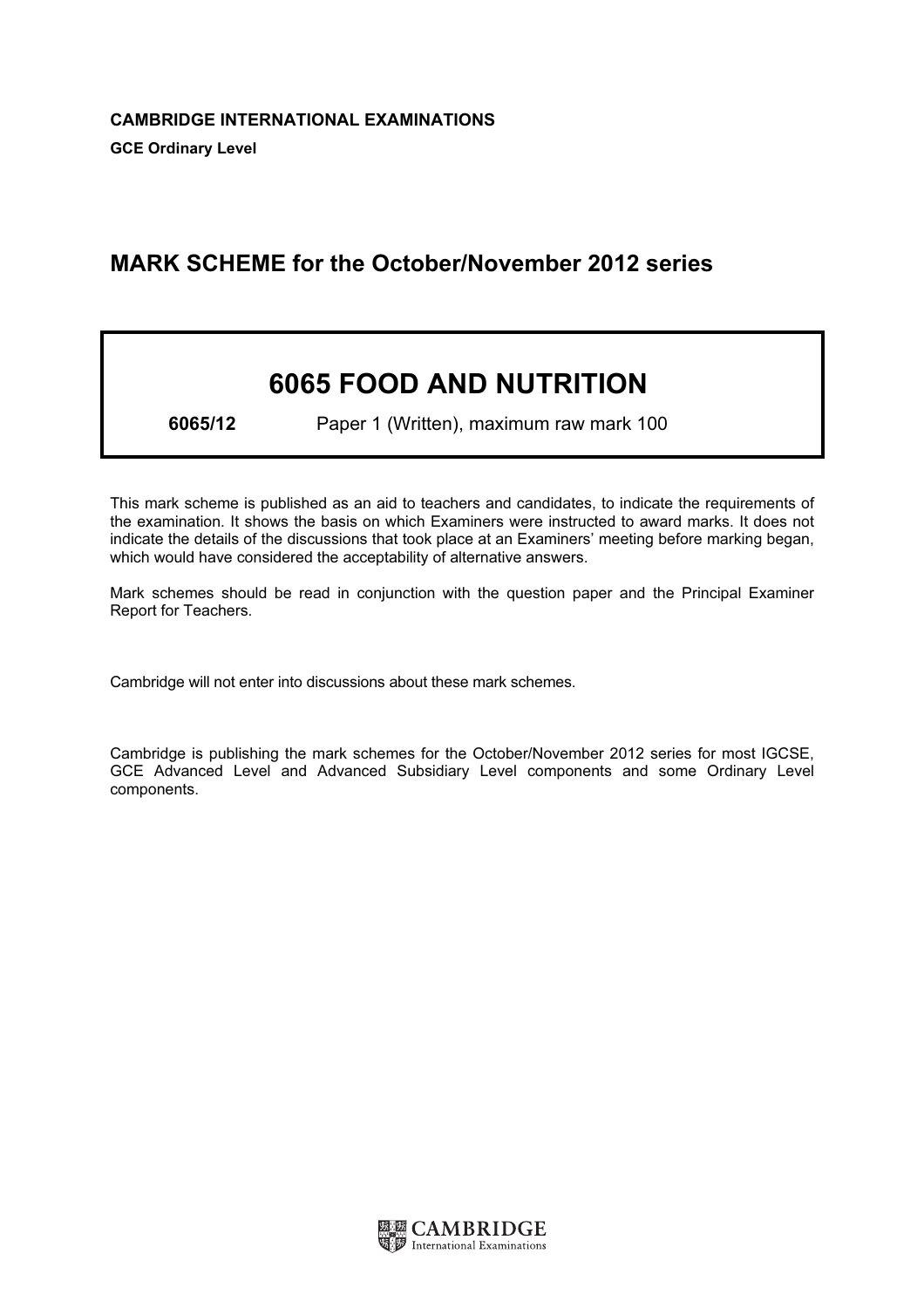| <b>Mark Scheme</b>                                                                                                                                                                                                                                            | <b>Syllabus</b>                             | Paper |
|---------------------------------------------------------------------------------------------------------------------------------------------------------------------------------------------------------------------------------------------------------------|---------------------------------------------|-------|
| GCE O LEVEL - October/November 2012                                                                                                                                                                                                                           | 6065                                        | 12    |
| <b>Section A</b>                                                                                                                                                                                                                                              |                                             |       |
| (a) carbohydrate $-$ fat $-$ protein                                                                                                                                                                                                                          |                                             |       |
|                                                                                                                                                                                                                                                               |                                             | $[3]$ |
| 4 kcal/16 kJ<br>(b) carbohydrate<br>9 kcal/37 kJ<br>4 kcal/16 kJ                                                                                                                                                                                              |                                             |       |
|                                                                                                                                                                                                                                                               |                                             | $[3]$ |
| (c) Energy balance<br>energy intake $=$ energy output<br>number of kcal taken into the body = number of kcal used                                                                                                                                             |                                             |       |
| 1 well-explained statement = $1$ mark                                                                                                                                                                                                                         |                                             | $[1]$ |
| (d) Different individual energy requirements<br>young children require energy for growth<br>men have larger overall body size - use more energy<br>physical work/exercise requires more energy - sedentary workers require<br>less energy than manual workers |                                             |       |
| more energy required to repair damages cells after accidents<br>energy required for growth of baby<br>energy for production of milk<br>weight reducing                                                                                                        |                                             |       |
| uses reserves of fat for energy – require less from food<br>programmes<br>more surface area needs more energy - greater heat loss from surface -<br>energy to maintain body temperature                                                                       |                                             |       |
| energy required to maintain body temperature in cold weather<br><b>BMR</b> different                                                                                                                                                                          |                                             |       |
| amount of energy required for breathing, heartbeat, blood circulation etc.<br>for everyone                                                                                                                                                                    |                                             |       |
| 12 points: 2 points = 1 mark                                                                                                                                                                                                                                  |                                             | [6]   |
|                                                                                                                                                                                                                                                               | (e) Too much energy-giving food is consumed |       |

 excess converted to fat – stored under skin – adipose tissue – or around internal organs – leading to obesity – CHD – tendency towards diabetes – lethargy – breathlessness – high blood pressure – strokes – low self-esteem – problems during surgery etc.

 $8 \text{ points: } 2 \text{ points} = 1 \text{ mark}$  [4]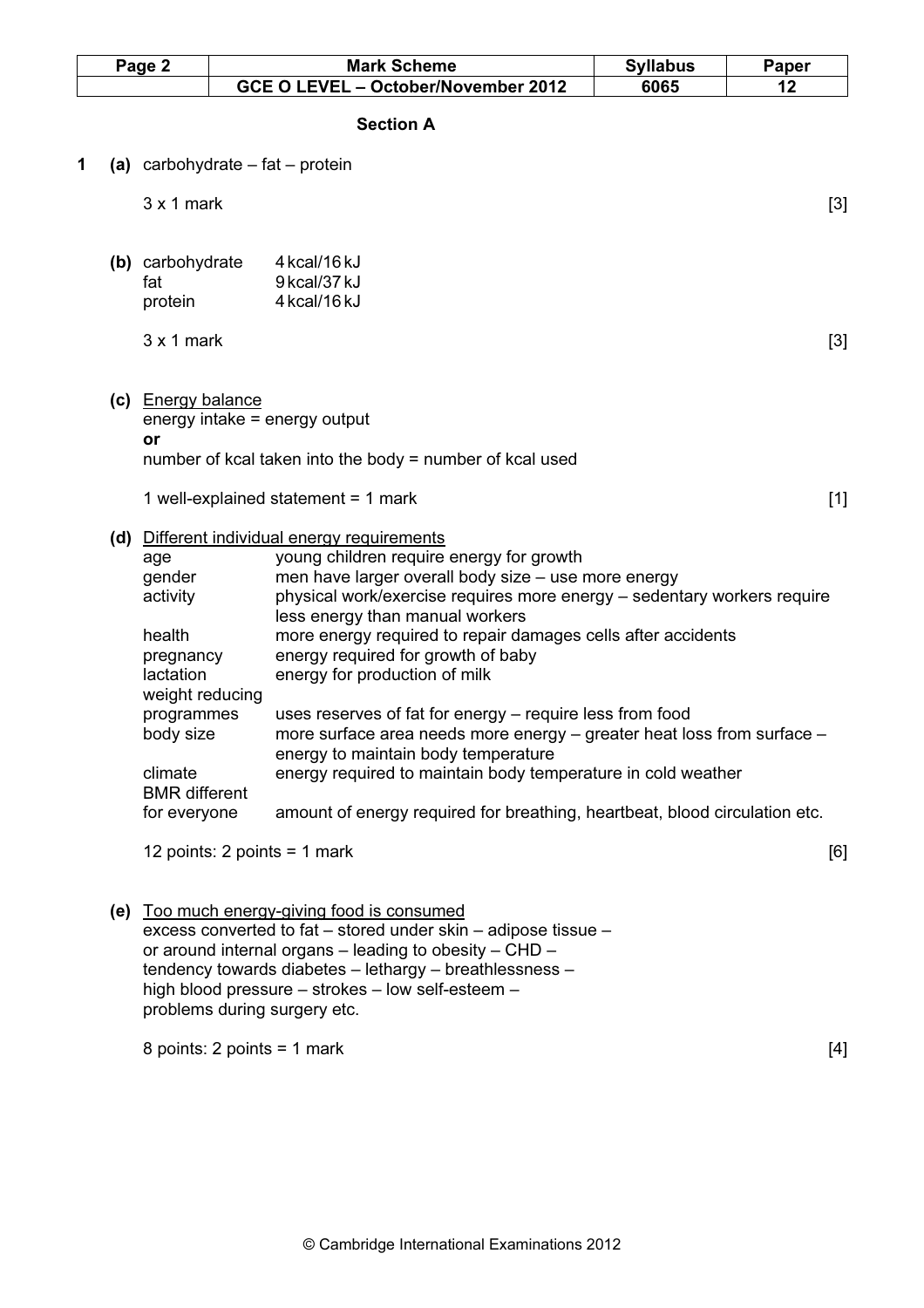| Page 3 |                                                               | <b>Mark Scheme</b>                                                                                                                                                                                                                            | <b>Syllabus</b> | Paper |  |
|--------|---------------------------------------------------------------|-----------------------------------------------------------------------------------------------------------------------------------------------------------------------------------------------------------------------------------------------|-----------------|-------|--|
|        |                                                               | GCE O LEVEL - October/November 2012                                                                                                                                                                                                           | 6065            | 12    |  |
| 2      | liver / kidney<br>corned beef<br>eggs                         | (a) Animal sources of iron<br>red meat (or named example)<br>2 points = $1$ mark                                                                                                                                                              |                 | $[1]$ |  |
|        | curry powder<br>black treacle<br>pulses<br>soya beans         | (b) Plant sources of iron<br>cocoa / plain chocolate<br>dried fruit (or named example)<br>green vegetables (or named example) etc.                                                                                                            |                 |       |  |
|        | 2 points = $1$ mark                                           |                                                                                                                                                                                                                                               |                 | $[1]$ |  |
|        | (c) Haemoglobin                                               |                                                                                                                                                                                                                                               |                 | $[1]$ |  |
|        |                                                               | (d) Function of haemoglobin<br>picks up oxygen from lungs - becomes oxyhaemoglobin<br>transports oxygen to cells - oxidises glucose - cell respiration<br>energy released - leaving carbon dioxide and water<br>4 points: $2$ points = 1 mark |                 | $[2]$ |  |
|        | (e) Anaemia                                                   |                                                                                                                                                                                                                                               |                 | $[1]$ |  |
| (f)    | pale<br>lethargic/tired<br>weakness<br>headaches<br>dizziness | <b>Symptoms of anaemia</b>                                                                                                                                                                                                                    |                 |       |  |
|        |                                                               | 4 points: $2$ points = 1 mark                                                                                                                                                                                                                 |                 | $[2]$ |  |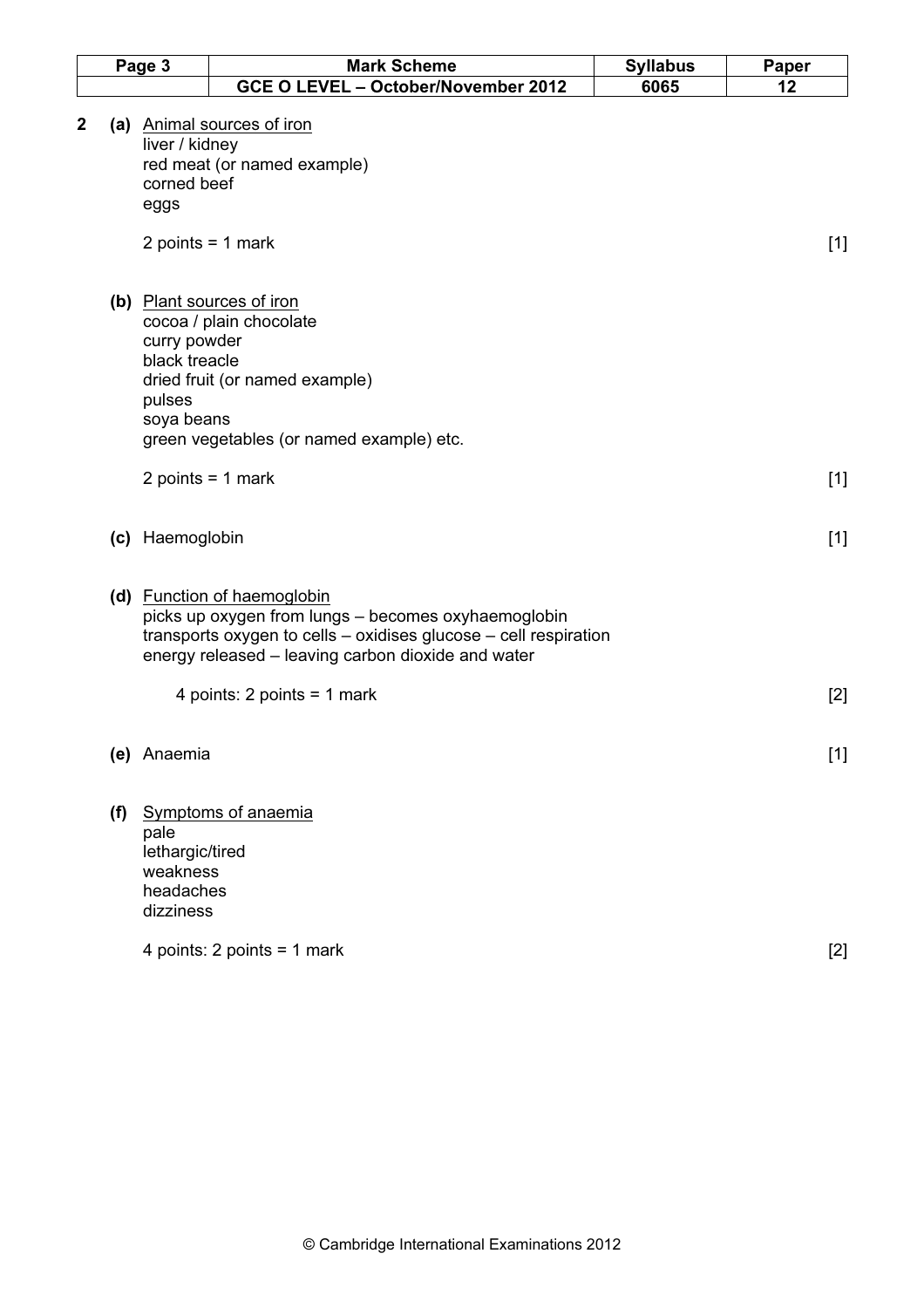|   | Page 4 |                                                                                                          | <b>Mark Scheme</b>                                                                                                                                                                                                                                                                                                      | <b>Syllabus</b> | Paper |
|---|--------|----------------------------------------------------------------------------------------------------------|-------------------------------------------------------------------------------------------------------------------------------------------------------------------------------------------------------------------------------------------------------------------------------------------------------------------------|-----------------|-------|
|   |        |                                                                                                          | GCE O LEVEL - October/November 2012                                                                                                                                                                                                                                                                                     | 6065            | 12    |
| 3 |        | growth                                                                                                   | (a) Functions of vitamin C<br>clear skin / linings of digestive system / gums<br>to make connective tissue / to bind cells together<br>for production of blood / walls of blood vessels<br>to help heal wounds<br>to build strong teeth/bones<br>assists vitamin E in preventing CHD<br>anti-infective / prevents colds |                 |       |
|   |        | $3 \times 1$ mark                                                                                        | (do not allow absorption of iron – given in question)                                                                                                                                                                                                                                                                   |                 | $[3]$ |
|   |        | blackcurrants<br>rose hips<br>strawberries<br>melon<br>tomatoes<br>kiwi fruit<br>papaya<br>green peppers | (b) Sources of vitamin C<br>citrus fruit (or 1 named example)<br>green vegetables (or 1 named example)<br>new potatoes etc.                                                                                                                                                                                             |                 |       |
|   |        |                                                                                                          | 2 examples $-1$ point each: 2 points = 1 mark                                                                                                                                                                                                                                                                           |                 | $[1]$ |
|   | (c)    | Scurvy                                                                                                   | <b>Deficiency disease</b>                                                                                                                                                                                                                                                                                               |                 | $[1]$ |
|   |        | or                                                                                                       | (d) Reason for a daily supply<br>Vitamin C cannot be stored in the body<br>Vitamin C is water soluble so is easily lost from the body                                                                                                                                                                                   |                 |       |
|   |        |                                                                                                          | 1 well-explained statement = $1$ mark                                                                                                                                                                                                                                                                                   |                 | $[1]$ |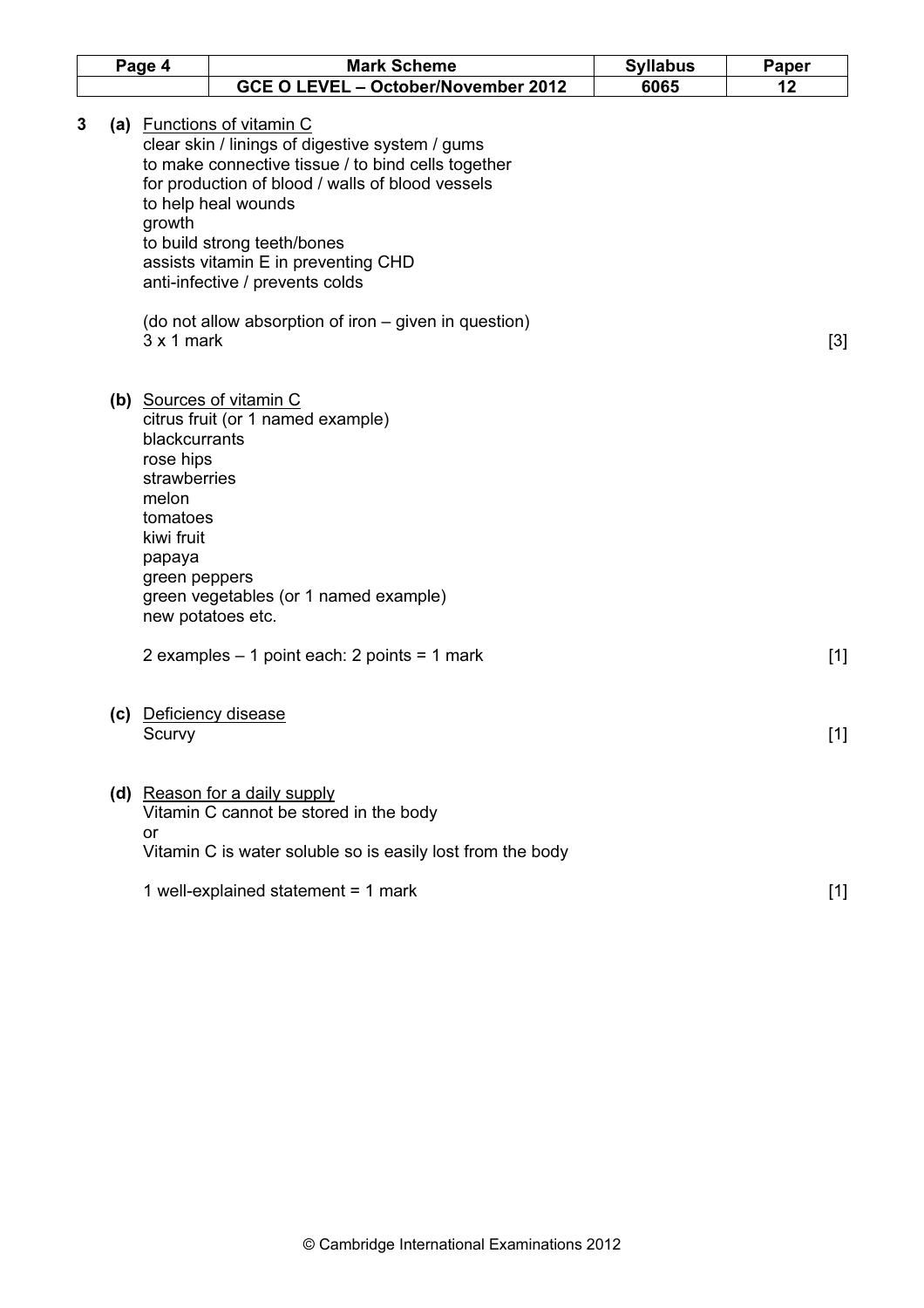| Page 5 | <b>Mark Scheme</b>                  | <b>Syllabus</b> | Paper |
|--------|-------------------------------------|-----------------|-------|
|        | GCE O LEVEL - October/November 2012 | 6065            |       |

4 (a) Digestion in the small intestine

in the **duodenum** – trypsin – from pancreatic juice – converts protein to (peptones)/peptides/polypeptides bile – stored in gall bladder – made by liver – emulsifies fat – breaks fat into small droplets – increases surface area

lipase – converts fats to glycerol and fatty acids

amylase – in pancreatic juice – converts starch to maltose

in the **ileum** – erepsin – from intestinal juice – converts (peptones)/peptides/polypeptides to amino-acids lipase – completes breakdown of fat to glycerol and fatty acids maltase – converts maltose to glucose lactase – converts lactose to glucose and galactose sucrase – converts sucrose to glucose and fructose

 (At least four points from each part of the small intestine.) 12 points: 2 points = 1 mark [6]

(b) Absorption in the small intestine

walls of ileum lined thousands of villi – finger-like projections each villus is surrounded by a wall of single cells/walls of villi are 1 cell thick nutrients pass through – to reach centre – where there is a lacteal – connected to the lymphatic system lacteal surrounded by blood capillaries – connected to larger blood vessels glucose – and amino-acids – water soluble vitamins and minerals – absorbed into blood capillaries – dissolve in blood – carried around the body glycerol and fatty acids – recombine in cells in wall of ileum – absorbed into lacteal – mix with lymphatic fluid – pass around body in lymphatic system – join the blood circulation as insoluble fat – converted to soluble in the liver fat-soluble vitamins absorbed with fats – and are taken to the liver

(Can credit information shown on a diagram)  $6$  points 2 points = 1 mark [3]

[Section A Total: 40]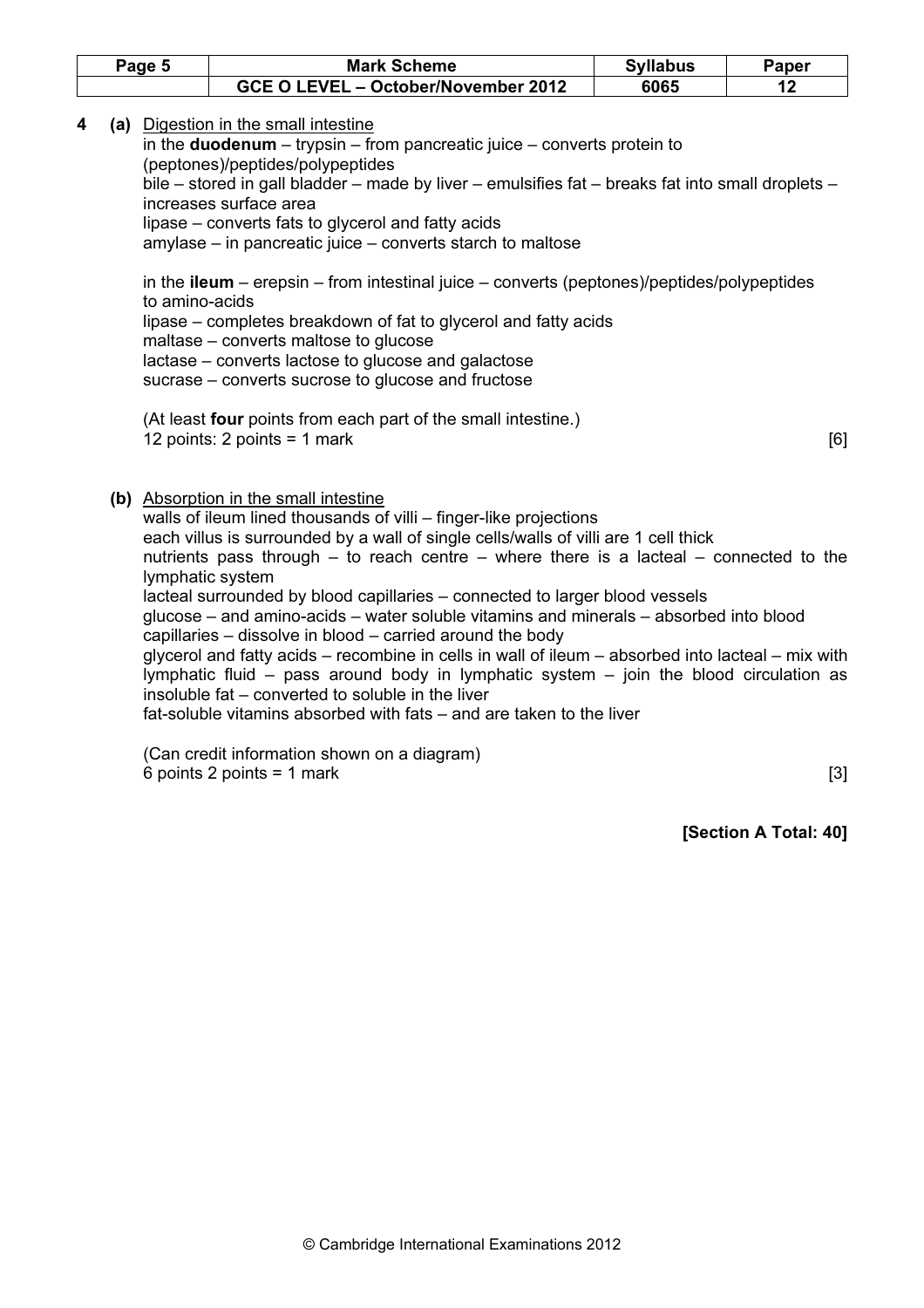| Page 6 | <b>Mark Scheme</b>                  | <b>Syllabus</b> | Paper |
|--------|-------------------------------------|-----------------|-------|
|        | GCE O LEVEL - October/November 2012 | 6065            |       |

# Section B

# 5 (a) The use of a refrigerator

 keeps food longer – slows down rate of deterioration – reduces need for daily shopping – and some foods can be served chilled – e.g. cold desserts, salads etc. but food will still spoil temperature  $1-7\degree$ C – ideally  $4\degree$ C – if lower than that, water will freeze – and spoil texture of food – if higher than that, will encourage bacterial growth cover – to prevent cross-contamination – and surface of food drying – and smell of food being absorbed by other foods – e.g. fish, cheese clean containers – so bacteria remaining in container do not pass to food cool food before refrigerating – or will raise temperature in refrigerator – and encourage growth of bacteria raw meat on bottom shelf – so juices do not drip onto cooked food – contain bacteria and will not be killed by heat if food is already cooked check 'use by' date – refrigerators only slow down food spoilage use food in rotation – oldest first so safest food kept till later do not overload/overfill/over-pack – allow cold air to circulate – and maintain a suitable temperature do not leave door open longer than necessary – cold air escapes – warmth encourages bacterial growth – more electricity needed to cool follow instructions on packages – to keep food in safest condition clean refrigerator regularly/wipe up spills – remove risk of bacterial growth defrost regularly unless automatic defrost – remove build up of ice – and make refrigerator work more efficiently etc.

10 points: 2 points = 1 mark  $[5]$ 

(b) Different uses of fats and oils

spreading on bread – butter, margarine frying – corn oil, sunflower seed oil – high flash point sauce-making – margarine, butter aeration – margarine traps air when creaming – cake-making and when rubbing in – in pastry-making – holds layers of pastry apart when rolling and folding – flaky pastry shortening – crumbly texture of shortcrust pastry, rock buns etc. for flavour – butter in rich cakes etc. for colour  $-$  in pastry, sauces etc. improve keeping quality – in rich cakes etc. sealing – melted butter/margarine on pate to retain moisture adds calories without adding bulk – fried food dressings – French dressing – adds moisture – and gloss forms an emulsion – mayonnaise basting – adds moisture to meat cooked by dry heat/grilled/roasted decorating – butter icing makes foods easier to eat/lubricates – butter on toast prevents sticking – oiled baking tins glazes – melted butter on new potatoes, carrots etc. storing/covering during storage to keep moist – olives etc. may add nutrients – fat, vitamins A/D

10 points: 2 points = 1 mark  $[5]$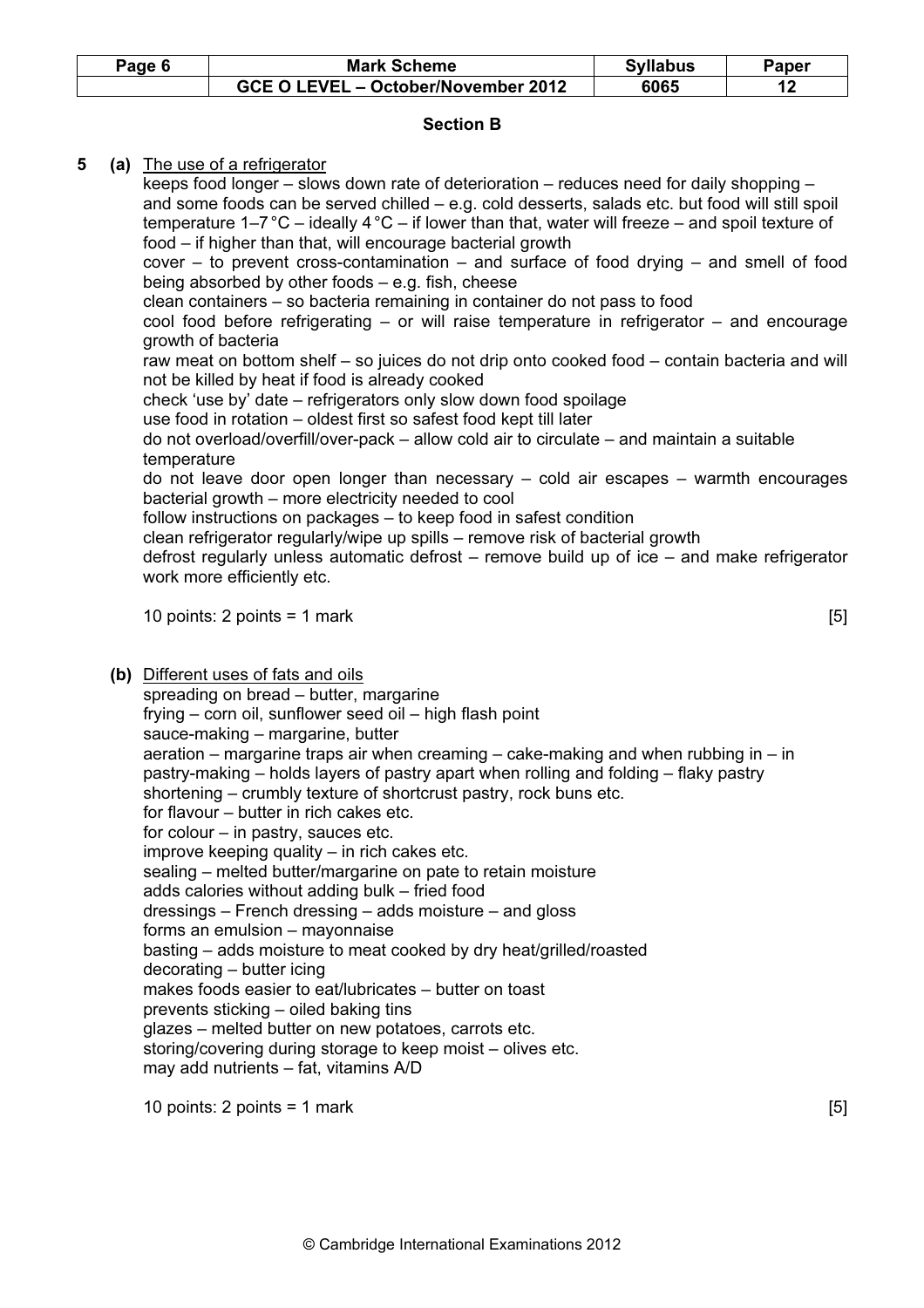|   | Page 7                                                                       |                                                                                                             | <b>Mark Scheme</b>                                                                                                                                                                                                                                                                                                                                                                                                                                                                                                                                                                             | <b>Syllabus</b> | <b>Paper</b> |
|---|------------------------------------------------------------------------------|-------------------------------------------------------------------------------------------------------------|------------------------------------------------------------------------------------------------------------------------------------------------------------------------------------------------------------------------------------------------------------------------------------------------------------------------------------------------------------------------------------------------------------------------------------------------------------------------------------------------------------------------------------------------------------------------------------------------|-----------------|--------------|
|   |                                                                              |                                                                                                             | GCE O LEVEL - October/November 2012                                                                                                                                                                                                                                                                                                                                                                                                                                                                                                                                                            | 6065            | 12           |
|   | <b>Advantages</b>                                                            | food unlikely to overcook<br>can cook several dishes in different tiers<br>healthy method as no fat is used | (c) The advantages and disadvantages of steaming<br>food not in contact with water – no loss of water soluble vitamins<br>easy to digest – light texture – suitable for convalescents/elderly<br>little attention required except to replenish water<br>uses only one burner on stove - saves fuel<br>low heat required to maintain water temperature<br>can be carried out in pressure cooker - saves time                                                                                                                                                                                    |                 |              |
|   | <b>Disadvantages</b>                                                         | kitchen likely to be filled with moisture                                                                   | food takes a long time to cook – requires more use of fuel<br>heat destruction of vitamin C more likely to occur<br>food does not develop colour – can be insipid – fish, puddings etc<br>food remains soft - no crisp/variety of texture                                                                                                                                                                                                                                                                                                                                                      |                 |              |
|   |                                                                              | (at least 2 points from each area)<br>10 points: $2$ points = 1 mark                                        |                                                                                                                                                                                                                                                                                                                                                                                                                                                                                                                                                                                                |                 | [5]          |
| 6 | add moisture<br>add nutrients<br>add colour<br>add flavour<br>aids digestion | (a) Reasons for serving sauces<br>counteract richness<br>add interest/variety<br>add contrasting texture    | gravy, custard etc.<br>custard, chocolate sauce, cheese sauce etc.<br>jam sauce, chocolate sauce, parsley sauce etc.<br>cheese sauce, mint sauce, apple sauce etc.<br>apple sauce with roast pork, orange sauce with duck etc.<br>curry sauce etc.<br>bread sauce with roast poultry, parsley sauce with fried fish etc.<br>tartare sauce                                                                                                                                                                                                                                                      |                 |              |
|   |                                                                              | 4 reasons + 4 examples<br>8 points: $2$ points = 1 mark                                                     |                                                                                                                                                                                                                                                                                                                                                                                                                                                                                                                                                                                                |                 | $[4]$        |
|   | $(b)$ (i)                                                                    |                                                                                                             | melt fat $-$ add flour $-$ stir $-$ with wooden spoon<br>broader base/does not conduct heat - fits corners of pan<br>over gentle heat – until sandy/crumbly – do not allow to brown<br>prevent burning of fat/flour – spoiling colour – and flavour<br>remove from heat $-$ add milk $-$ gradually $-$ prevent lumps<br>flour does not gelatinise - stir all time - smooth liquid<br>return to heat $-$ bring to boil $-$ stir all the time $-$ boil for 3 minutes<br>to cook starch - to prevent floury/raw flavour<br>starch gelatinises – should coat the back of wooden spoon – add cheese |                 |              |
|   |                                                                              | 8 points: $2$ points = 1 mark                                                                               |                                                                                                                                                                                                                                                                                                                                                                                                                                                                                                                                                                                                |                 | $[4]$        |
|   |                                                                              |                                                                                                             |                                                                                                                                                                                                                                                                                                                                                                                                                                                                                                                                                                                                |                 |              |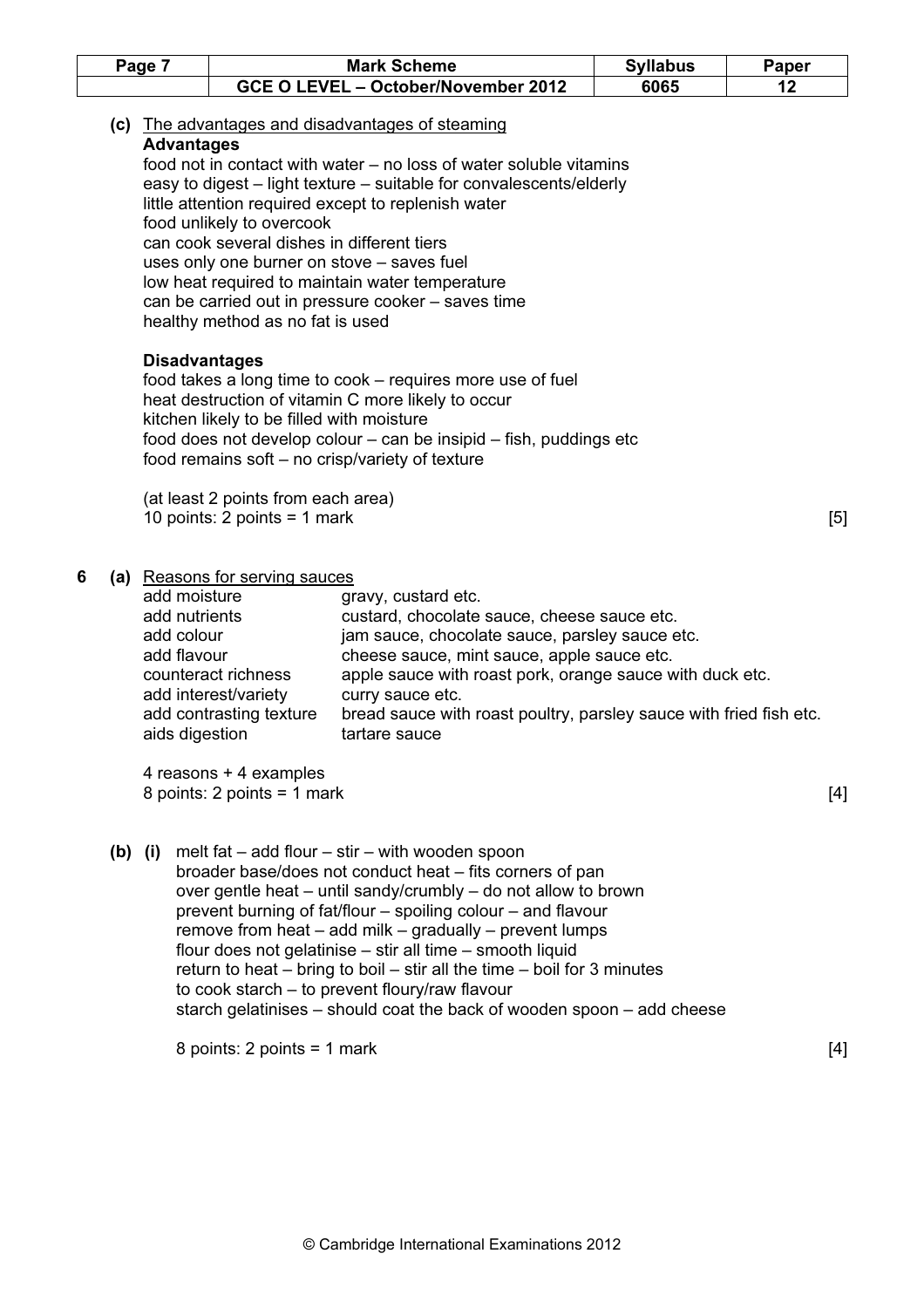| Page 8         |       |                   | <b>Mark Scheme</b>                                                                                                                                                                                                                                                                                                                                                                                                                                                                                                                                                                                  |                         | Paper |
|----------------|-------|-------------------|-----------------------------------------------------------------------------------------------------------------------------------------------------------------------------------------------------------------------------------------------------------------------------------------------------------------------------------------------------------------------------------------------------------------------------------------------------------------------------------------------------------------------------------------------------------------------------------------------------|-------------------------|-------|
|                |       |                   | GCE O LEVEL - October/November 2012                                                                                                                                                                                                                                                                                                                                                                                                                                                                                                                                                                 | <b>Syllabus</b><br>6065 | 12    |
|                | (iii) | lasagna           | Dishes which include cheese sauce<br>macaroni cheese<br>cauliflower cheese<br>pasta bake<br>eggs/fish au gratin etc.<br>2 points = $1$ mark                                                                                                                                                                                                                                                                                                                                                                                                                                                         |                         | $[1]$ |
|                |       |                   | (c) Ways to reduce fat in cheese<br>Reduce margarine / use low fat spread<br>use semi-skimmed / skimmed milk<br>use less cheese<br>choose cheese with a stronger flavour and use less<br>use low fat cheese etc.                                                                                                                                                                                                                                                                                                                                                                                    |                         |       |
|                |       | $3x1$ mark        |                                                                                                                                                                                                                                                                                                                                                                                                                                                                                                                                                                                                     |                         | $[3]$ |
|                |       |                   | (d) Reasons for lumps in sauce<br>milk added too quickly<br>too much milk added at a time<br>not stirred when milk added<br>not stirred when boiling                                                                                                                                                                                                                                                                                                                                                                                                                                                |                         |       |
|                |       | $3 \times 1$ mark |                                                                                                                                                                                                                                                                                                                                                                                                                                                                                                                                                                                                     |                         | $[3]$ |
| $\overline{7}$ |       | moisture          | (a) The importance of food packaging<br>protects food from damage - during transport - and storage<br>identifies product – gives information – advertises – may give nutritional<br>information/educational<br>eye-catching for consumer so manufacturer may sell more – allows stores to display goods<br>in an attractive way<br>saves time in shops – foods do not need to be wrapped – easy to carry<br>attracts customers – prevents tampering – protects food from pests – preserves – food does<br>not come into contact with bacteria - from hand/equipment/shelves etc. - prevents loss of |                         |       |
|                |       |                   | makes storage easier - rigid shapes can be stacked<br>items contain a specific weight - sold at a set price<br>foods can be put away after shopping in a shorter time etc.                                                                                                                                                                                                                                                                                                                                                                                                                          |                         |       |

10 points:  $2$  points = 1 mark  $[5]$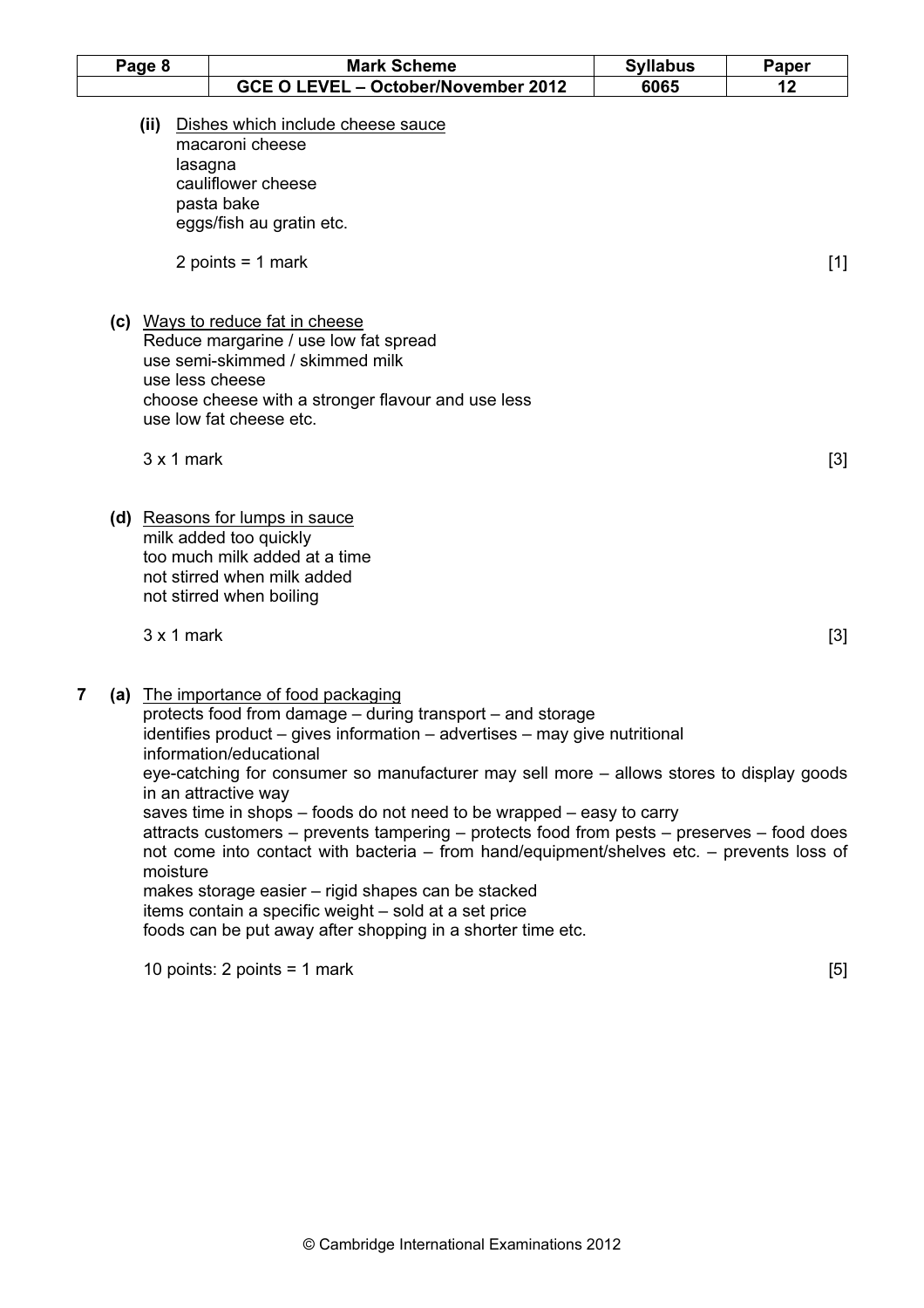| Page 9                                                                                     | <b>Mark Scheme</b>                                                                                                   |                                     | <b>Syllabus</b>                                                                                                                                                                                                                                                                                                                                           | Paper                                                                                  |    |
|--------------------------------------------------------------------------------------------|----------------------------------------------------------------------------------------------------------------------|-------------------------------------|-----------------------------------------------------------------------------------------------------------------------------------------------------------------------------------------------------------------------------------------------------------------------------------------------------------------------------------------------------------|----------------------------------------------------------------------------------------|----|
|                                                                                            |                                                                                                                      | GCE O LEVEL - October/November 2012 |                                                                                                                                                                                                                                                                                                                                                           | 6065                                                                                   | 12 |
|                                                                                            | (b) The information on food labels<br>some information is a legal requirement                                        |                                     |                                                                                                                                                                                                                                                                                                                                                           |                                                                                        |    |
| name of product                                                                            |                                                                                                                      |                                     |                                                                                                                                                                                                                                                                                                                                                           | so customer knows what is being bought                                                 |    |
| description                                                                                |                                                                                                                      |                                     | expect etc.                                                                                                                                                                                                                                                                                                                                               | further details e.g. tuna in brine / can<br>identify brand reliability / knows what to |    |
|                                                                                            | name of manufacturer                                                                                                 |                                     |                                                                                                                                                                                                                                                                                                                                                           | recognise as something seen before                                                     |    |
|                                                                                            | address of manufacturer                                                                                              |                                     |                                                                                                                                                                                                                                                                                                                                                           | in case of need to contact                                                             |    |
| ingredients                                                                                |                                                                                                                      |                                     |                                                                                                                                                                                                                                                                                                                                                           | in descending order $-$ by weight $-$ may<br>have allergies etc. so need to avoid      |    |
|                                                                                            | cooking instructions                                                                                                 |                                     | inexperienced                                                                                                                                                                                                                                                                                                                                             | for best results / new product /                                                       |    |
|                                                                                            | storage instructions                                                                                                 |                                     |                                                                                                                                                                                                                                                                                                                                                           | to maintain best condition                                                             |    |
|                                                                                            | serving suggestions/recipes                                                                                          |                                     |                                                                                                                                                                                                                                                                                                                                                           | to give ideas to consumer                                                              |    |
| picture of product                                                                         |                                                                                                                      |                                     |                                                                                                                                                                                                                                                                                                                                                           | to give information on new products                                                    |    |
| weight                                                                                     |                                                                                                                      |                                     |                                                                                                                                                                                                                                                                                                                                                           | can calculate unit cost / make comparisons                                             |    |
| special claims                                                                             |                                                                                                                      |                                     |                                                                                                                                                                                                                                                                                                                                                           | reduced fat / no added sugar / added vit. C                                            |    |
|                                                                                            | vegetarian society symbol                                                                                            |                                     |                                                                                                                                                                                                                                                                                                                                                           | so vegetarians know it is a suitable product                                           |    |
|                                                                                            | wheat ear symbol                                                                                                     |                                     |                                                                                                                                                                                                                                                                                                                                                           | gluten free / coeliacs can consume                                                     |    |
| recycle symbol                                                                             |                                                                                                                      |                                     |                                                                                                                                                                                                                                                                                                                                                           | to tell how to dispose of packaging                                                    |    |
|                                                                                            | nutritional information                                                                                              |                                     |                                                                                                                                                                                                                                                                                                                                                           | to give nutritive value per 100 g                                                      |    |
|                                                                                            | kilocalorie content                                                                                                  |                                     |                                                                                                                                                                                                                                                                                                                                                           | may be counting calories / to lose weight                                              |    |
| sugar content                                                                              |                                                                                                                      |                                     | useful for diabetics                                                                                                                                                                                                                                                                                                                                      |                                                                                        |    |
| fat content                                                                                |                                                                                                                      |                                     |                                                                                                                                                                                                                                                                                                                                                           | states amount of saturated fat - may have                                              |    |
| salt content<br>may include nuts<br>price<br><b>Halal information</b><br>country of origin | additives identified<br>use by / best before dates<br>portions provided<br>percentage of R.D.A. of certain nutrients |                                     | CHD - or want a healthier diet<br>to control intake if high blood pressure<br>may wish to avoid / allergies etc.<br>allergies etc.<br>if on special offer / can compare products<br>suitable for certain religions<br>ensures that food is still fresh<br>to know how many can be served<br>50% of vitamin C etc.<br>ability to select / boycott products |                                                                                        |    |

10 points:  $2$  points = 1 mark  $[5]$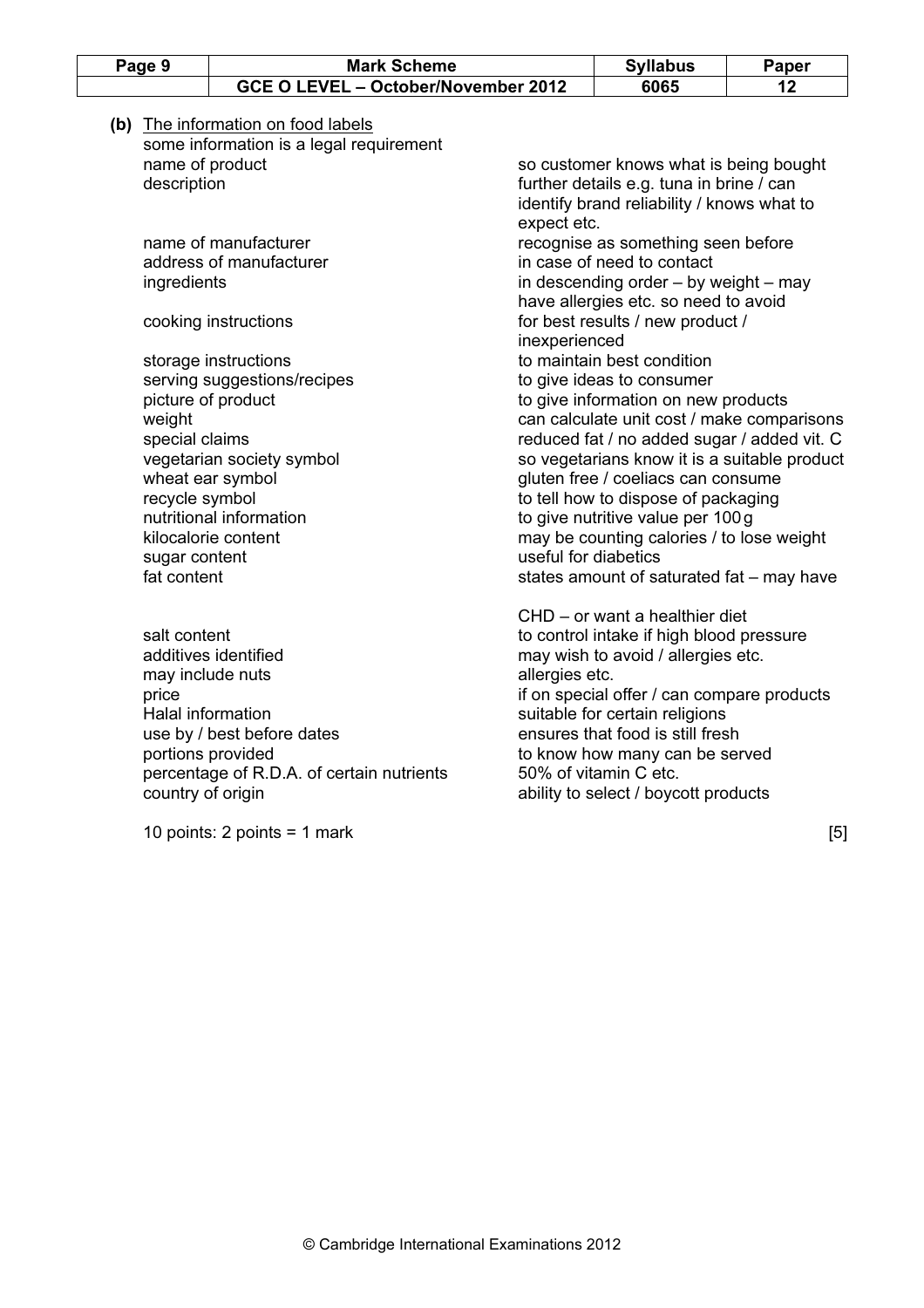| Page 10 | <b>Mark Scheme</b>                  | <b>Syllabus</b> | Paper |
|---------|-------------------------------------|-----------------|-------|
|         | GCE O LEVEL - October/November 2012 | 6065            |       |

(c) The use of additives in processed food nutritional – vitamin C in fruit juice, calcium in white flour, vitamins A and D in margarine preservative / extend shelf life / preserve / reduce spoilage make food more attractive / add colour – flavour – aroma to replace colour / flavour / nutrients lost during processing can improve texture / consistency – stabilisers in ice cream etc. emulsify fat and water – prevent separating – mayonnaise etc. antioxidant – prevent rancidity in fats can be natural but not found in the food added to or synthetic – e.g. vitamin C can be made synthetically can be artificial colours and flavours etc. – E numbers have been approved by European Community – must be used in the smallest amount possible to give desired effect some people are allergic / intolerant to certain additives – cause rashes / asthma / chest pains (MSG), hay fever symptoms etc. hyperactivity in children – associated with tartrazine – in cordials, sweets long-term effect is not known – MSG banned in some countries must be stated on packaging if contained in product danger of adding nut extracts for those allergic to nuts etc. may be used to increase sales – longer shelf-life – prevent waste use to help to make new foods – instant desserts etc.

10 points: 2 points = 1 mark  $[5]$ 

[Section B Total: 45]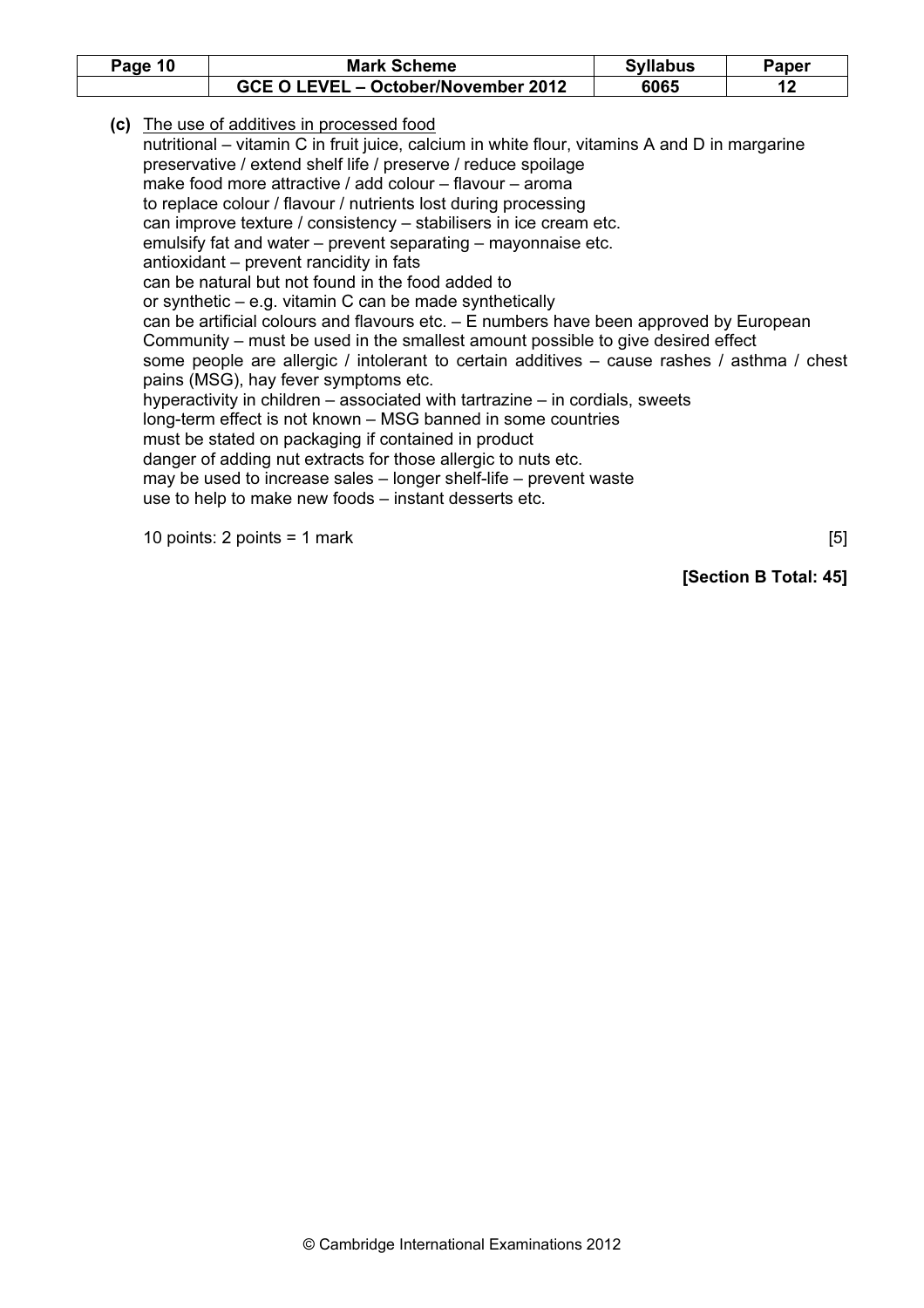| Page 11 | <b>Mark Scheme</b>                  | <b>Syllabus</b> | Paper |
|---------|-------------------------------------|-----------------|-------|
|         | GCE O LEVEL - October/November 2012 | 6065            |       |

8 (a) Explain why some people choose to follow a vegetarian diet and suggest ways to ensure that vegetarians have enough High Biological Value (HBV) protein in their diet.

Identify and discuss problems that could be associated with vegetarian diets. [15]

# Answers may include the following knowledge and understanding.

# Reasons for choosing a vegetarian diet

religious beliefs – Hindus and Buddists are vegetarian etc.

follow traditions of family – brought up to follow vegetarian diet etc. – peer group pressure object to the slaughter of animals – think it is cruel – believe that animals have a right to life – object to the way animals are reared, kept in overcrowded conditions etc. expensive to rear animals – land could be used for crops – more people could be fed from the same area

dislike animal flesh – taste/texture etc.

meat is expensive to buy – difficult to store without refrigeration

belief that vegetarian diet is more healthy – animal fat has cholesterol – associated with CHD recent health scares – bird 'flu, BSE, Salmonella from eggs / chickens etc. / allergies green issues – methane from cows

# Types of vegetarian diet

|                      | vegan / strict vegetarian consumes nothing of animal origin |
|----------------------|-------------------------------------------------------------|
| lacto-vegetarian     | no animal flesh but consumes milk and its products          |
| ovo-vegetarian       | no animal flesh but eats eggs                               |
| lacto-ovo-vegetarian | no animal flesh but consumes milk, eggs and products        |

# Ways to include HBV protein in vegetarian diets

 lacto-vegetarians, ovo-vegetarians and lacto-ovo-vegetarians will get HBV – protein from milk, cheese and eggs

Quorn – mycoprotein – made to resemble meat – sausages / cutlets / mince

 sliced meat substitutes for sandwiches etc. – not suitable for vegans – fibres stuck together with egg albumen

 vegans – soya beans – contain all indispensable / essential amino-acids – only HBV from a plant source– soya products

flour – milk – tofu – tempeh etc. (not oil) –  $TVP$ 

 oil removed from beans – remainder is extruded into fibres – made to resemble meat – used in sausages / pies / curries etc.

combine LBV protein foods – in same meal – complementary protein

IAAs missing in one food can be supplied by the other

 forms HBV protein – improves quality of protein in meal – e.g. nuts / pulses / cereals – beans on toast / lentil soup and bread etc.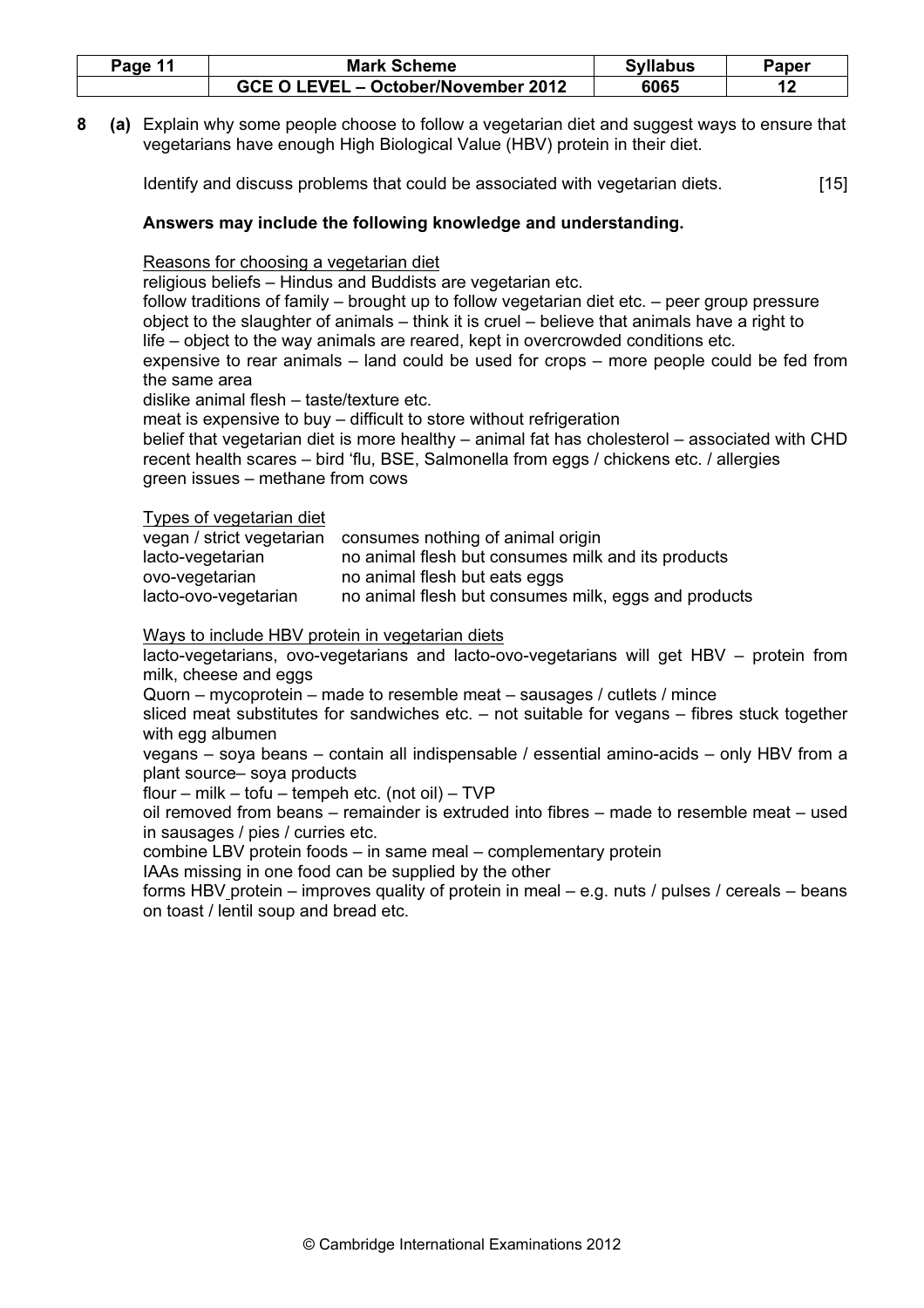| Page 12 | <b>Mark Scheme</b>                  | <b>Syllabus</b> | Paper |
|---------|-------------------------------------|-----------------|-------|
|         | GCE O LEVEL - October/November 2012 | 6065            |       |

Problems which could occur for those who follow a vegetarian diet

 shortage of vitamin A / retinol – add red/orange vegetables – green vegetables – margarine fortified with vitamin A supplied as beta-carotene – converted to vitamin A in body shortage of vitamin B2 / riboflavin – include nuts / cereals / pulses / potatoes may lack vitamin B12 – deficiency causes pernicious anaemia supplied by yeast extract – added to breakfast cereals

vitamin D – to absorb calcium – fortified margarine – sunshine

calcium – fortified breakfast cereals – nuts / pulses / cereals

 iron – fortified breakfast cereals / soya / green vegetables etc. – iron supplied as non-haem iron to vegans converted from ferric to ferrous form – by vitamin C – and stomach acid changes from non-haem iron to haem iron

vitamin C – to ensure absorption of iron –named fresh fruit and vegetables

may be low in energy – high in water content/fruit and vegetables

 bulky due to cellulose – cannot eat enough to supply all nutrients – cook some fruit and vegetables to reduce bulk eat snacks – cereals / nuts / fruit / vegetables – energy dense

lack of variety – use herbs and spices – vary cooking methods

packaged / processed foods may contain 'animal' products

check ingredients list – know E numbers to avoid

may cause upset to digestive system – too much cellulose etc.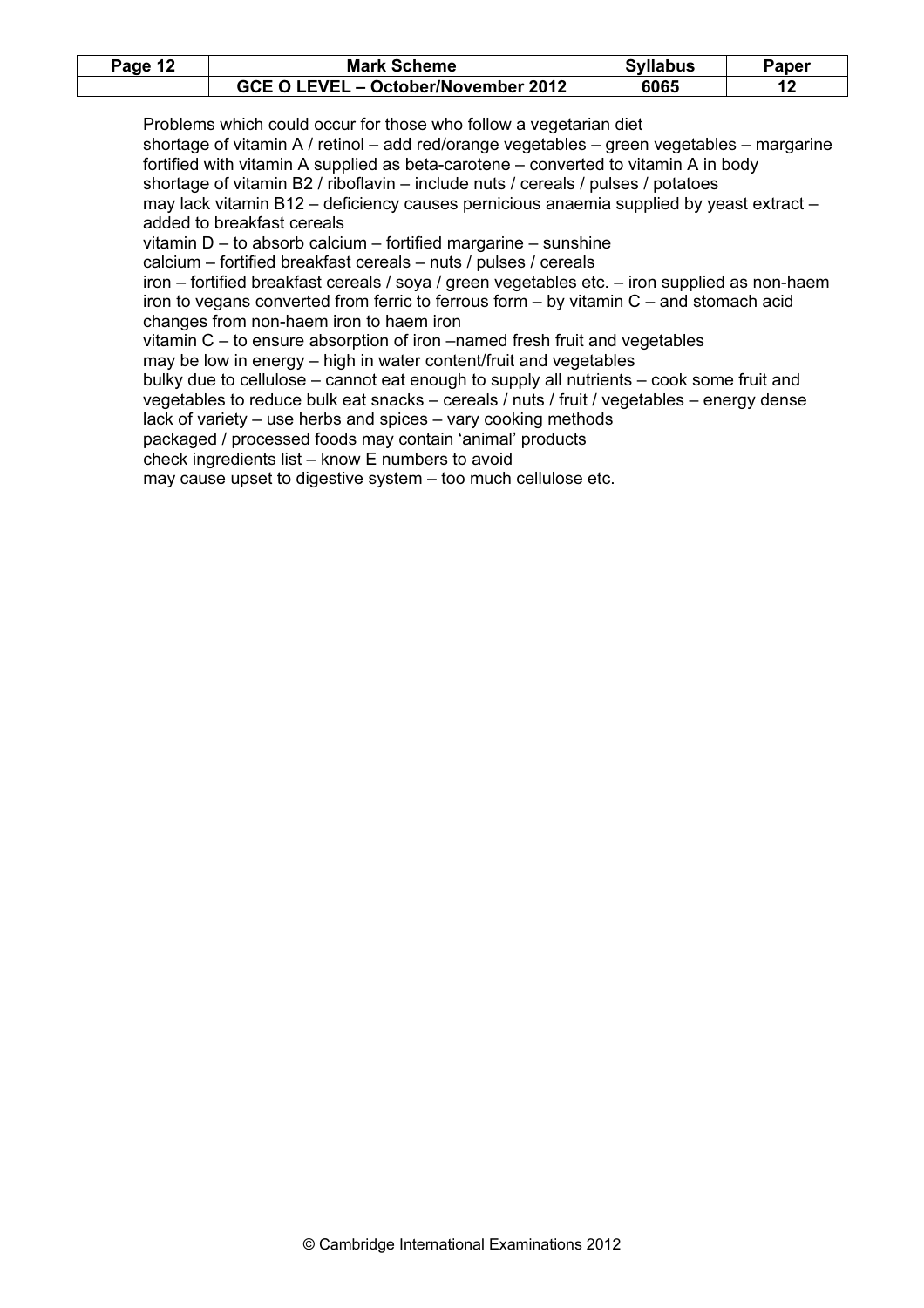|   |     | Page 13           | <b>Mark Scheme</b>                                                                                                                                                                                                                                                                                                                                                                                                                                                                                                                                                                                                                                                                      | <b>Syllabus</b> | Paper              |
|---|-----|-------------------|-----------------------------------------------------------------------------------------------------------------------------------------------------------------------------------------------------------------------------------------------------------------------------------------------------------------------------------------------------------------------------------------------------------------------------------------------------------------------------------------------------------------------------------------------------------------------------------------------------------------------------------------------------------------------------------------|-----------------|--------------------|
|   |     |                   | GCE O LEVEL - October/November 2012                                                                                                                                                                                                                                                                                                                                                                                                                                                                                                                                                                                                                                                     | 6065            | 12                 |
| 8 | (a) | <b>Mark Bands</b> | <b>Descriptors</b>                                                                                                                                                                                                                                                                                                                                                                                                                                                                                                                                                                                                                                                                      |                 | Part Mark<br>Total |
|   |     | High              | can probably identify 2 or 3 types of vegetarian<br>diet<br>usually describes each of those named<br>can give several reasons for choosing vegetarian diet<br>mentions several ways of including HBV in diet<br>illustrates answer with examples<br>is aware of several possible problems for vegetarians<br>explains how many of them can be addressed<br>information usually accurate<br>uses technical terms appropriately<br>all parts of the question addressed<br>answers are specific<br>points are usually explained well<br>sound knowledge of the topic will be apparent                                                                                                      | $11 - 15$       | 15                 |
|   |     | Middle            | can identify 1 or 2 types of vegetarian diet<br>usually describes at least one type<br>can give 2 or 3 reasons for choosing vegetarian diet<br>information is not always accurate<br>can identify several possible HBV foods<br>probably gives examples to illustrate<br>is aware of some of the possible problems<br>may indicate how they could be addressed<br>answers may be general<br>detail lacking in some areas<br>information tends to be superficial<br>technical terms not always appropriately used<br>not all points are explained well<br>some parts of question answered at length<br>at least one part will be considered briefly<br>gaps in knowledge will be obvious | $6 - 10$        |                    |
|   |     | Low               | can identify at least one type of vegetarian diet<br>may not be able to define<br>can give 1 or 2 reasons for following vegetarian diet<br>may list sources of HBV protein<br>little attempt to explain their suitability<br>formation is general<br>may consist of lists of facts<br>little use of technical terms<br>not all information given is accurate<br>may not consider all parts of question<br>response to the question will probably be brief<br>limited knowledge of the topic will be apparent                                                                                                                                                                            |                 | $0 - 5$            |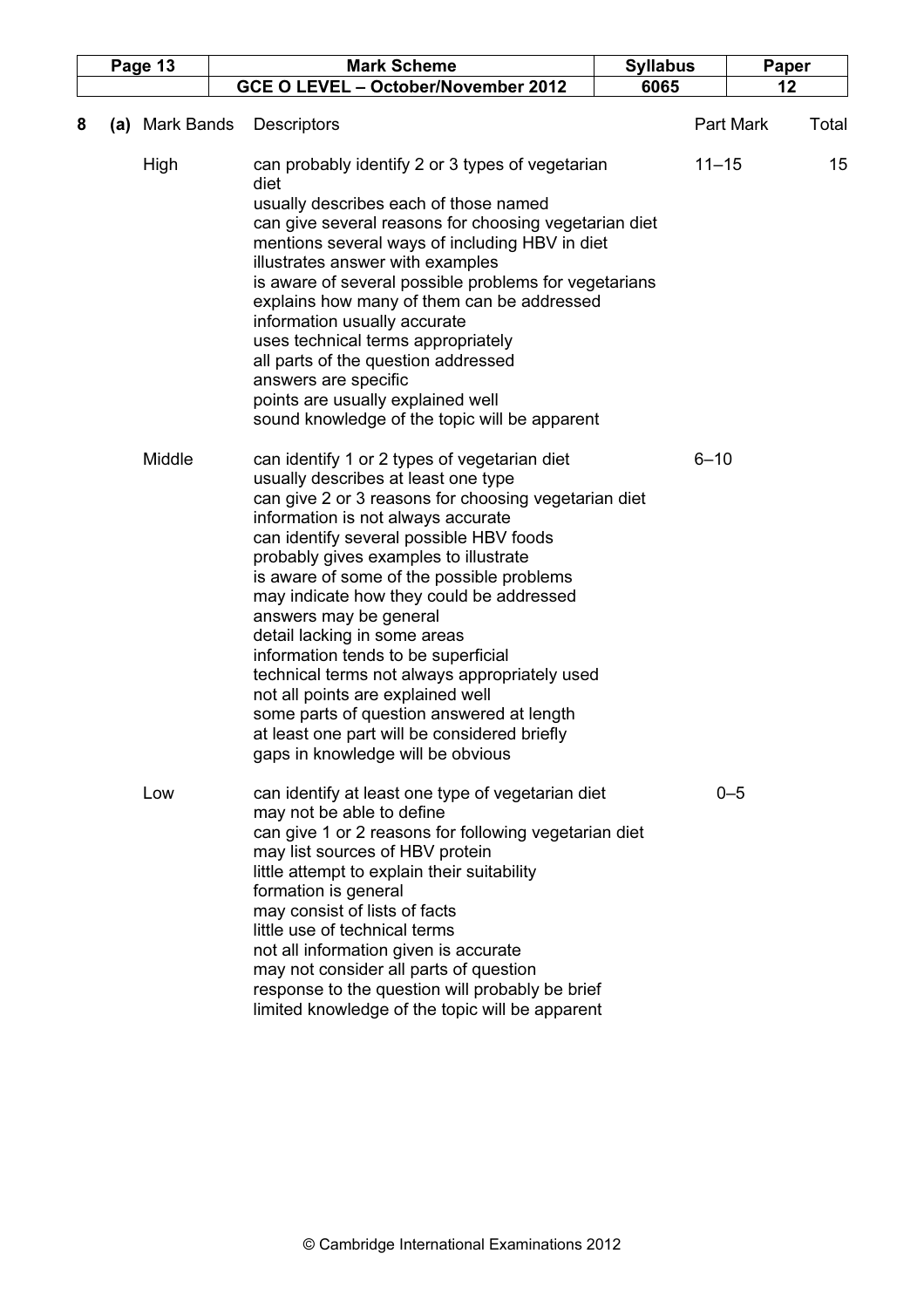| Page 14 | <b>Mark Scheme</b>                  | <b>Syllabus</b> | Paper |
|---------|-------------------------------------|-----------------|-------|
|         | GCE O LEVEL - October/November 2012 | 6065            |       |

8 (b) Cows milk is important in the diet but it does not keep long unless it is treated or made into another dairy product.

Discuss this statement under the following headings:

- (a) nutritive value of milk;
- (b) different methods of treating milk to extend its shelf-life;
- (c) dairy products. [15]

#### Answers may include the following knowledge and understanding.

 (a) Nutritive value of milk HBV – protein – casein – lactalbumin – lactoglobulin – fat – vitamin A – vitamin D – calcium – phosphorus – thiamin – riboflavin – little nicotinic acid –lactose – no NSP – no vitamin C high proportion of water functions of named nutrients

| <b>Pasteurised</b><br><b>OR</b> | (b) Methods of treating to prevent souring<br>$72 °C (162 °F) - 15$ seconds<br>63 °C (145 °F) – 30 minutes<br>cooled rapidly $-$ to not more than 10 °C $-$ destroys harmful<br>(pathogenic) bacteria                                                    |
|---------------------------------|----------------------------------------------------------------------------------------------------------------------------------------------------------------------------------------------------------------------------------------------------------|
| <b>Sterilised</b>               | homogenised $-113$ °C (235 °F) $-15$ to 40 minutes                                                                                                                                                                                                       |
| <b>UHT</b>                      | 132 °C (270 °F) – 1 second – cooled rapidly – sealed – foil-lined<br>containers – store at room temperature if unopened                                                                                                                                  |
| <b>Dried</b><br><b>OR</b>       | homogenised – may be skimmed – water removed – by spray<br>$drying$ – fine jet into chamber of hot air – water evaporates – powder<br>falls to bottom<br>roller drying – spread onto heated rollers – water evaporates – film of<br>dry milk scraped off |
| <b>Condensed</b>                | homogenised – heated to 80 °C (176 °F) – 15 minutes – sugar<br>added - heated in vacuum - some water removed - cooled - sealed<br>in cans                                                                                                                |
| <b>Evaporated</b>               | as condensed milk – no addition of sugar – sealed cans – sterilised –<br>20 minutes – 115.5 °C (240 °F)                                                                                                                                                  |
| $Frozen -$                      | pasteurised homogenised milk – in polythene bags – up to 1 year –<br>pasteurised milk not suitable – separates on thawing                                                                                                                                |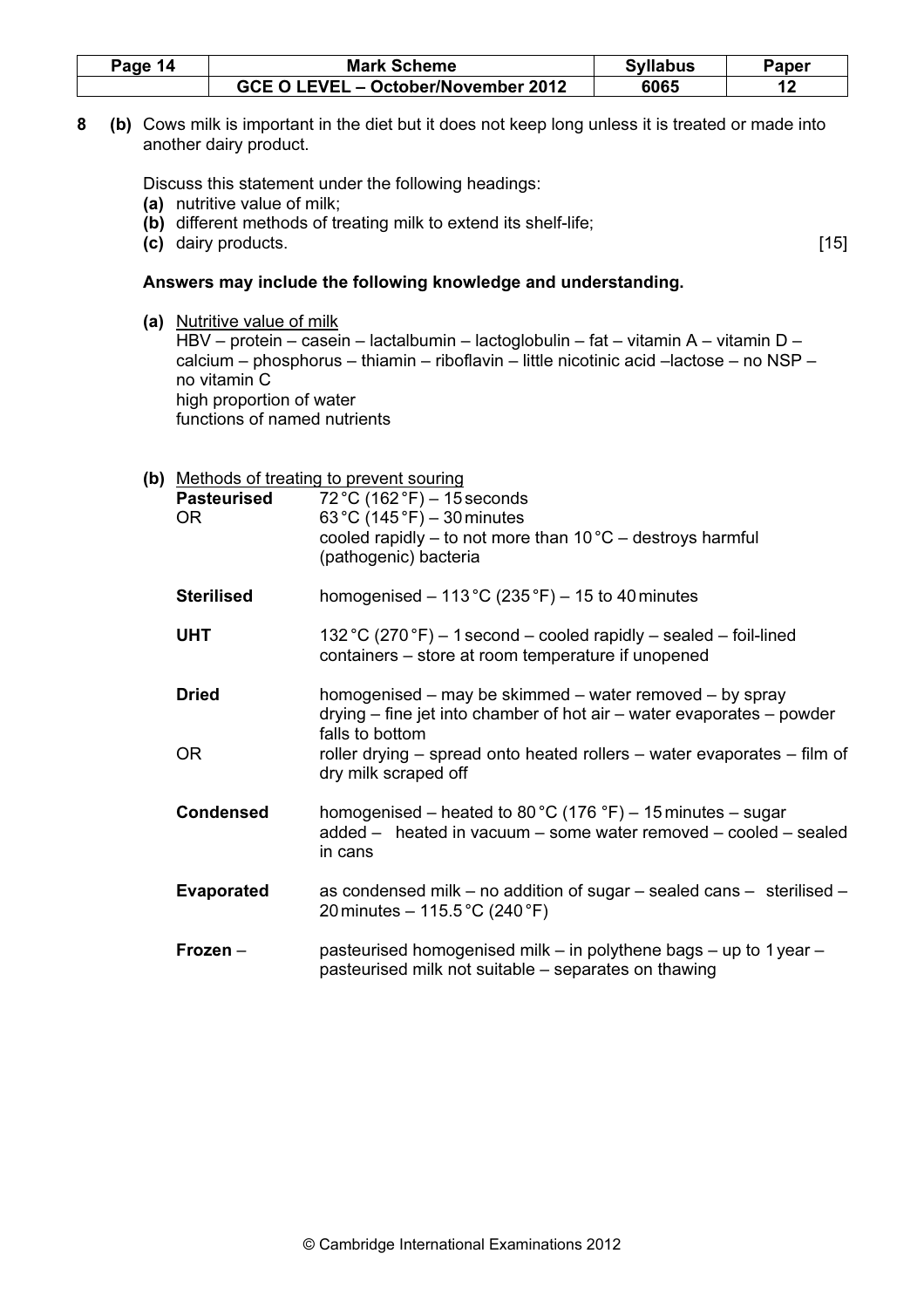| Page 15       |                    | <b>Mark Scheme</b>                                                                                                                                                                                                                                                                                                                                                                                                                                                                                                                                                                                                                                                                                  | <b>Syllabus</b> | Paper |
|---------------|--------------------|-----------------------------------------------------------------------------------------------------------------------------------------------------------------------------------------------------------------------------------------------------------------------------------------------------------------------------------------------------------------------------------------------------------------------------------------------------------------------------------------------------------------------------------------------------------------------------------------------------------------------------------------------------------------------------------------------------|-----------------|-------|
|               |                    | GCE O LEVEL - October/November 2012                                                                                                                                                                                                                                                                                                                                                                                                                                                                                                                                                                                                                                                                 | 6065            | 12    |
| <b>Butter</b> | (c) Dairy products | cream separated from milk – pasteurised – held at $4^{\circ}C$ – to develop<br>acidity – cooled to 7 °C – churned – fat globules stick together –<br>buttermilk drained off - fat chilled - washed - hardened - salt<br>added – for flavour – and to preserve – worked until smooth                                                                                                                                                                                                                                                                                                                                                                                                                 |                 |       |
| Cream         |                    | milk left to stand for 24 hours $-$ cream forms a layer on surface $-$<br>skimmed off $-$ cooled $-$ pasteurised $-$ single/double/whipping $-$ can<br>be acted upon by lactic acid bacteria - soured cream                                                                                                                                                                                                                                                                                                                                                                                                                                                                                         |                 |       |
| <b>Cheese</b> |                    | many varieties – pasteurised milk used (usually) – bacteria culture<br>added - converts lactose to lactic acid - acid helps to preserve<br>cheese – heated – 30 °C – rennet added – milk clots – caseinogen<br>coagulates with acid $-$ left for 45 minutes $-$ curds and whey formed $-$<br>curd cut – whey drained off – curd scalded to 30 °C – 45 minutes –<br>stirred – cut into blocks – piled up – drained – cut into chips – salt<br>added $-$ packed into moulds $-$ pressed for 24 hours $-$ sprayed with<br>hot water – to form rind – ripens – at $110\degree C$ – for 4 months –<br>develops flavour - smell - texture - mature cheeses ripened longer -<br>cottage/blue-veined/cream/ |                 |       |
|               | Yoghurt            | made from all types of milk $-$ homogenised $-$ pasteurised $-$ at<br>85-95 °C - cooled - bacteria added - lactobacillus bulgaricus -<br>streptococcus thermophillus – incubated $4 - 6$ hours – becomes<br>acidic - flavours develop - proteins coagulate - cooled - flavours etc.<br>added                                                                                                                                                                                                                                                                                                                                                                                                        |                 |       |